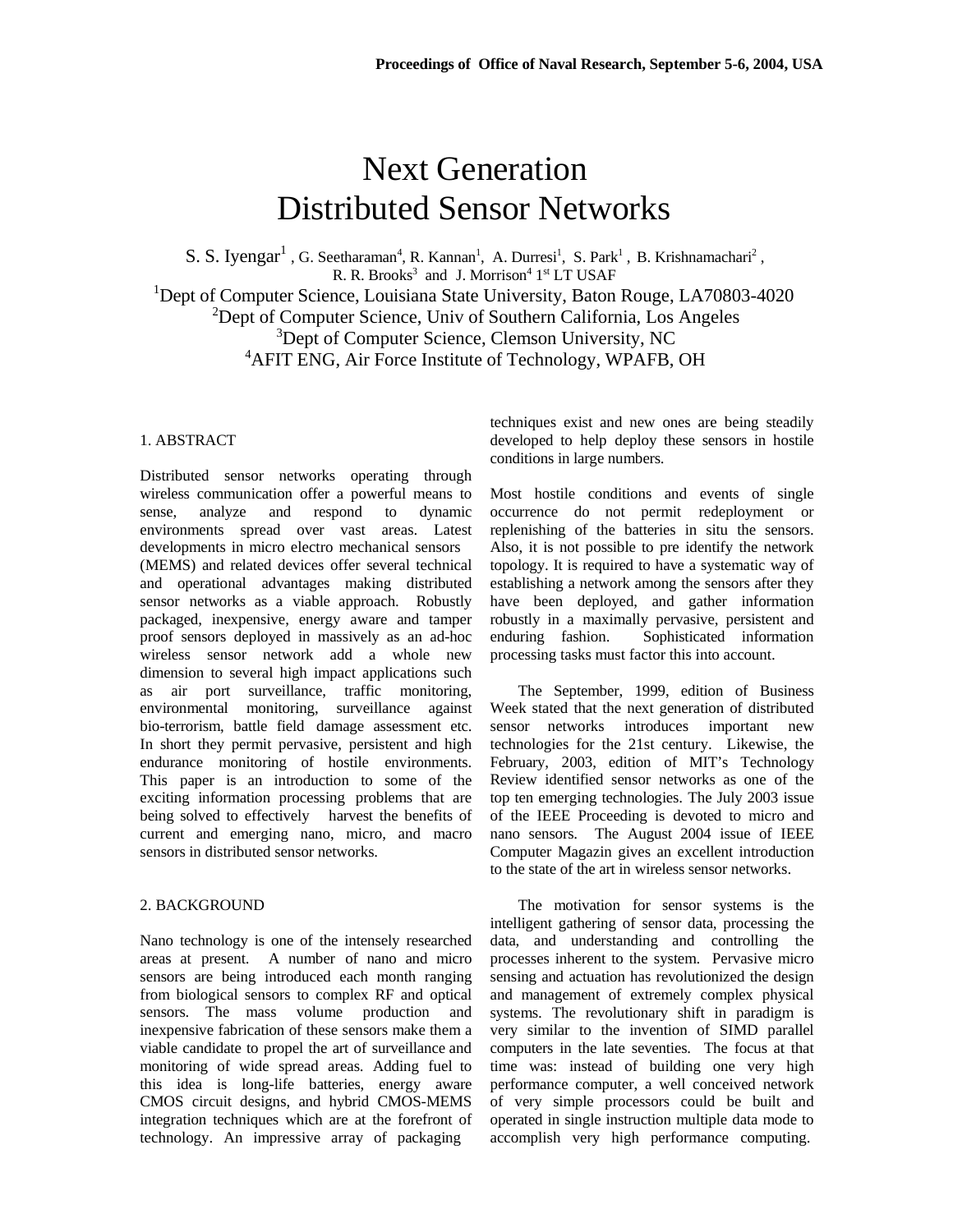| <b>Report Documentation Page</b>                                                                                                                                                                                                                                                                                                                                                                                                                                                                                                                                                                                                                                                                                                                                                                                                                                   |                             |                              |                                                   |                                                     | Form Approved<br>OMB No. 0704-0188                 |  |  |
|--------------------------------------------------------------------------------------------------------------------------------------------------------------------------------------------------------------------------------------------------------------------------------------------------------------------------------------------------------------------------------------------------------------------------------------------------------------------------------------------------------------------------------------------------------------------------------------------------------------------------------------------------------------------------------------------------------------------------------------------------------------------------------------------------------------------------------------------------------------------|-----------------------------|------------------------------|---------------------------------------------------|-----------------------------------------------------|----------------------------------------------------|--|--|
| Public reporting burden for the collection of information is estimated to average 1 hour per response, including the time for reviewing instructions, searching existing data sources, gathering and<br>maintaining the data needed, and completing and reviewing the collection of information. Send comments regarding this burden estimate or any other aspect of this collection of information,<br>including suggestions for reducing this burden, to Washington Headquarters Services, Directorate for Information Operations and Reports, 1215 Jefferson Davis Highway, Suite 1204, Arlington<br>VA 22202-4302. Respondents should be aware that notwithstanding any other provision of law, no person shall be subject to a penalty for failing to comply with a collection of information if it<br>does not display a currently valid OMB control number. |                             |                              |                                                   |                                                     |                                                    |  |  |
| <b>1. REPORT DATE</b><br><b>SEP 2004</b>                                                                                                                                                                                                                                                                                                                                                                                                                                                                                                                                                                                                                                                                                                                                                                                                                           |                             | 2. REPORT TYPE               |                                                   | <b>3. DATES COVERED</b><br>00-00-2004 to 00-00-2004 |                                                    |  |  |
| <b>4. TITLE AND SUBTITLE</b>                                                                                                                                                                                                                                                                                                                                                                                                                                                                                                                                                                                                                                                                                                                                                                                                                                       |                             |                              |                                                   |                                                     | <b>5a. CONTRACT NUMBER</b>                         |  |  |
| <b>Next Generation Distributed Sensor Networks</b>                                                                                                                                                                                                                                                                                                                                                                                                                                                                                                                                                                                                                                                                                                                                                                                                                 |                             |                              |                                                   |                                                     | <b>5b. GRANT NUMBER</b>                            |  |  |
|                                                                                                                                                                                                                                                                                                                                                                                                                                                                                                                                                                                                                                                                                                                                                                                                                                                                    |                             |                              |                                                   |                                                     | 5c. PROGRAM ELEMENT NUMBER                         |  |  |
| 6. AUTHOR(S)                                                                                                                                                                                                                                                                                                                                                                                                                                                                                                                                                                                                                                                                                                                                                                                                                                                       |                             |                              |                                                   |                                                     | 5d. PROJECT NUMBER                                 |  |  |
|                                                                                                                                                                                                                                                                                                                                                                                                                                                                                                                                                                                                                                                                                                                                                                                                                                                                    |                             |                              |                                                   |                                                     | <b>5e. TASK NUMBER</b>                             |  |  |
|                                                                                                                                                                                                                                                                                                                                                                                                                                                                                                                                                                                                                                                                                                                                                                                                                                                                    |                             |                              |                                                   |                                                     | <b>5f. WORK UNIT NUMBER</b>                        |  |  |
| 7. PERFORMING ORGANIZATION NAME(S) AND ADDRESS(ES)<br>Louisiana State University, Department of Computer Science, Baton<br>Rouge, LA, 70803                                                                                                                                                                                                                                                                                                                                                                                                                                                                                                                                                                                                                                                                                                                        |                             |                              |                                                   |                                                     | 8. PERFORMING ORGANIZATION<br><b>REPORT NUMBER</b> |  |  |
| 9. SPONSORING/MONITORING AGENCY NAME(S) AND ADDRESS(ES)                                                                                                                                                                                                                                                                                                                                                                                                                                                                                                                                                                                                                                                                                                                                                                                                            |                             |                              |                                                   |                                                     | 10. SPONSOR/MONITOR'S ACRONYM(S)                   |  |  |
|                                                                                                                                                                                                                                                                                                                                                                                                                                                                                                                                                                                                                                                                                                                                                                                                                                                                    |                             |                              |                                                   |                                                     | <b>11. SPONSOR/MONITOR'S REPORT</b><br>NUMBER(S)   |  |  |
| 12. DISTRIBUTION/AVAILABILITY STATEMENT<br>Approved for public release; distribution unlimited                                                                                                                                                                                                                                                                                                                                                                                                                                                                                                                                                                                                                                                                                                                                                                     |                             |                              |                                                   |                                                     |                                                    |  |  |
| <b>13. SUPPLEMENTARY NOTES</b>                                                                                                                                                                                                                                                                                                                                                                                                                                                                                                                                                                                                                                                                                                                                                                                                                                     |                             |                              |                                                   |                                                     |                                                    |  |  |
| 14. ABSTRACT<br>see report                                                                                                                                                                                                                                                                                                                                                                                                                                                                                                                                                                                                                                                                                                                                                                                                                                         |                             |                              |                                                   |                                                     |                                                    |  |  |
| <b>15. SUBJECT TERMS</b>                                                                                                                                                                                                                                                                                                                                                                                                                                                                                                                                                                                                                                                                                                                                                                                                                                           |                             |                              |                                                   |                                                     |                                                    |  |  |
| 16. SECURITY CLASSIFICATION OF:                                                                                                                                                                                                                                                                                                                                                                                                                                                                                                                                                                                                                                                                                                                                                                                                                                    |                             | 17. LIMITATION OF            | 18. NUMBER                                        | 19a. NAME OF                                        |                                                    |  |  |
| a. REPORT<br>unclassified                                                                                                                                                                                                                                                                                                                                                                                                                                                                                                                                                                                                                                                                                                                                                                                                                                          | b. ABSTRACT<br>unclassified | c. THIS PAGE<br>unclassified | <b>ABSTRACT</b><br>Same as<br><b>Report (SAR)</b> | OF PAGES<br>7                                       | <b>RESPONSIBLE PERSON</b>                          |  |  |

**Standard Form 298 (Rev. 8-98)**<br>Prescribed by ANSI Std Z39-18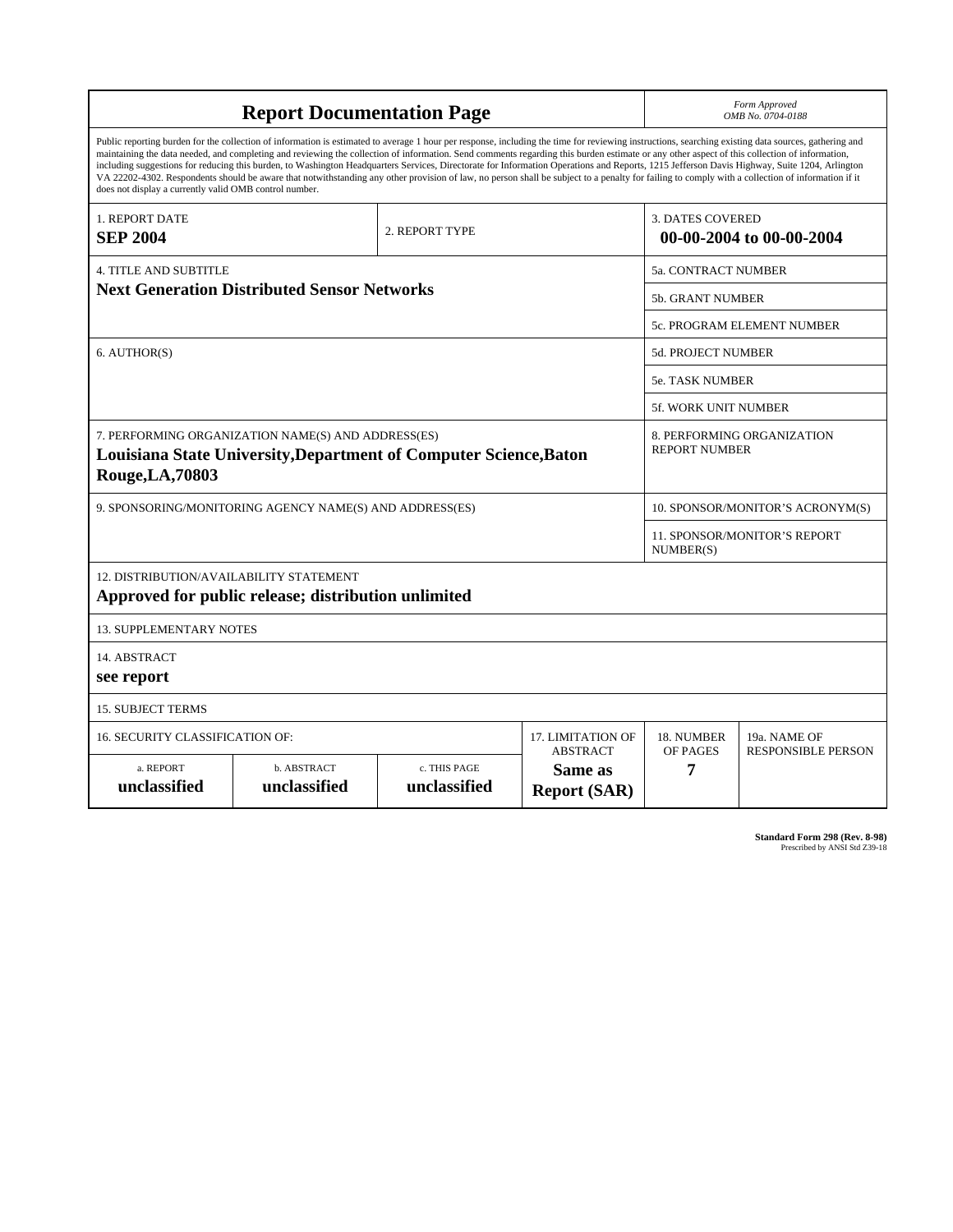The Connection Machine, and MassPar machines built using this approach have demonstrated the merit of this approach. A similar revolution is taking place in surveillance and monitoring techniques based on large network of very simple sensors and extremely simple network topologies.

# 3. INTRODUCTION

Sensor networks can be viewed as a distributed autonomous system for information gathering, performing data-intensive tasks such as environment (habitat) monitoring, seismic monitoring, terrain surveillance, etc. Each node of the network must consist of three components:1) a variety of sensors to acquire information about the observed space; 2) a wireless communication system to help move the data to end user via the neighbors; 3) a computing / coordinating system to buffer the data, and perform higher level task related to forming and operating within an ad-hoc network. The computing part makes it capable of energy aware, adaptive operation, fault tolerant, and tamper proof.

Elements of a sensor network include the sink which sends queries and collects data from sensors. and the sensor which monitors phenomenon and reports to sink (Figure 1). Typically the outsider (sink) does not communicate invasively to an arbitrary element in the network; his query would be picked up by a nearest node in the boundary, or by one of a few pre-selected subset of nodes. Since communication with a distant sink takes more energy, a typical node should avoid communicating directly to the sink. Thus, there is an asymmetry: the sink can broadcast, but the nodes should not reply directly. There is an implicit tradeoff of involving latency for prudent use of power in favor of endurance.



*Figure 1: Sink and Sensors* 

Wireless sensor networks are usually a large number of sensor nodes that can be readily deployed in various types of unstructured environments. They rely on wireless channels for transmitting and receiving data from other nodes.

Often, the deployment mechanisms do not permit control over the spatial manifest of the network topology. The sensors-nodes must have native capabilities to detect the nearest neighbors and help to develop an ad-hoc network through a set of well defined protocols.

Commercial off the shelf (OTS) components are available to provide the wireless communication aspects of the nodes, allowing the researchers to focus their effort on the sensor design, and analysis of sensed data. Thus, a typical node of a generic sensor network is envisioned as a hybrid structure made of custom designed sensors packaged with OTS (re)motes shown below. A typical sensor mote consists of sensing elements, battery (AA size), processor (less than 20MHz), memory (less than 1MB) and communicating equipment. Figure 2 is an example of a typical sensor node, also widely known as the mote.



*Figure 2: Typical sensor node. Adapted from Courtesy Crossbow, Inc.* 

Sensor network nodes may consist of many different sensor elements. A Sensorcraft [10] is being developed to accommodate a wide range of sensors in a single mobile platform. In this case, it is a small air craft designed carry advanced electromagnetic sensors based on RF-MEMS, FLIR cameras, and CMOS based cameras, an assured data link, onboard GPS and atomic precision time-reference circuitries. Another article from AFRL Horizons[11] depicts a heterogeneous network envisioned by AFRL with sensors operating in concert. Some nodes of the network remain at fixed positions, whereas other nodes (aircraft) remain in constant motion. Communications travels from aircraft to ground sensors, and vice versa. The network nodes also offer a wide range of sensing and communication capabilities, including distributed ground based sensor networks clustered together to act as a single sensor node. Some configurations will wait to be probed by a flyby sink, while others may risk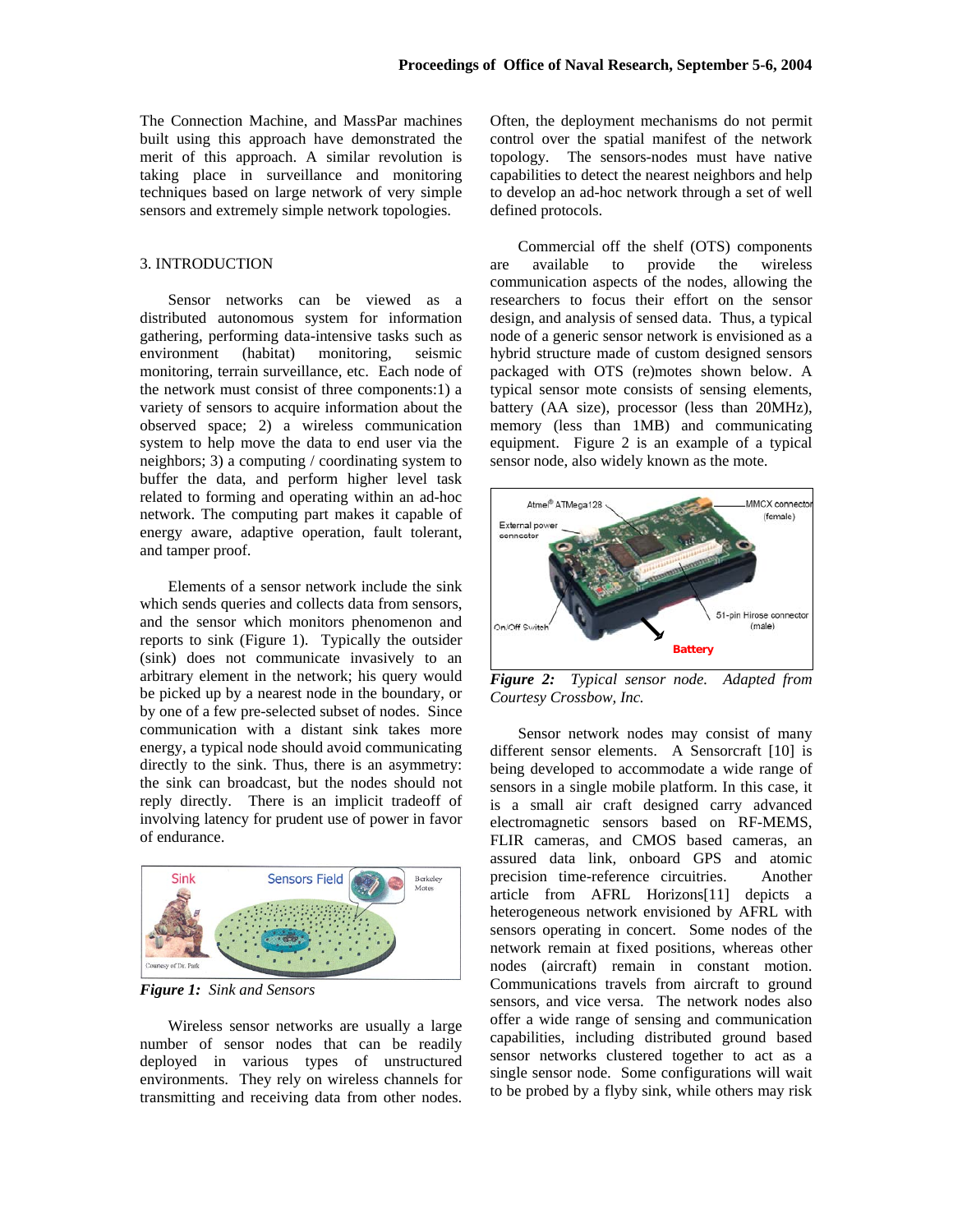exposure to report critical events albeit with measured risk.

A challenge in distributed sensor networks is developing an efficient and effective method of extracting data from the network. Figure 3 shows an example of sensor network interaction in which a user submits a query to the network. In this example, the query is submitted to the network through a sink, and is then forwarded to the sensor nodes by local communications links. However, if the same node were to always host sink communications, then, that node will consume battery power faster than other less active nodes. Also, given a limited amount of memory per sensor node, an efficient method of handling communication buffer overflows must also be devised.



*Figure 3: Network of typical sensor nodes.* 

A sensor network is an embedded system that should have the following properties:

- Self-Configuration formation of networks without any human intervention
- Self-Healing automatic deletion/addition of nodes without resetting the entire network
- Dynamic Routing adapting routing schemes on the fly based on the network conditions like link quality, hop count, gradient, etc.
- Multi-Hop Communication improving the scalability of the network by sending messages peer-to-peer to a base station.

Three common traffic methods to explore in a sensor network are many-to-one, one-to-many, and local communication. The many-to-one method has the sensor nodes sending data to a base station or aggregation point in the network. For the oneto-many method, a base station or single node under a specific condition multicasts or floods a query or control information to several sensor nodes or neighbors. For the local communication method, nodes exchange localized messages to locate and coordinate with each other. The local communication messages may be broadcast or unicast messages [1].

Sensor networks are usually used for either data gathering or an event detection. For data gathering, data should be gathered from the sensor nodes in periodic cycles. A challenge here is to guarantee the system lifetime. For example, communications should occur such that a single node is not burdened with all communications to the sink. For event detection, sensing should occur in real-time. Communication to the base station should be performed only upon the detection of a required event. For both data gathering and event detection networks, measurements from the sensors should be correlated in order to aggregate data. The sensors should also cluster to facilitate aggregation and protocol scalability.

#### 4. HIGH IMPACT APPLICATION OF W-DSNS

 Distributed sensor networks can be innovatively applied to a variety of domains (Figure 4). Military applications include surveillance, target tracking, and characteristics measurement of incoming targets.



*Figure 4: Applications domains* 

The advance of MEMS technology provides new opportunities for distributed sensor networks. MEMS are small, use little power, and are bulk produced. The Jammer Location System (JLOCS) [12] follows a network centered approach to detecting the jamming signals through a widespread set of GPS devices acting as jamming sensors. It is required that we know the self position of the sensors, swiftly determine the direction of arrival (maximum reception) and establish a precise baseline for triangulation. RF MEMS provide ability to generate high radio frequencies in order to super-heterodyne a jammed high frequency signal to much lower frequencies. At lower frequencies, the beat patterns between jammed signals and the jamming signals are efficiently measured and characterized to determine the jammer's location.

Another use of MEMS sensors is measuring sound and pressure activity to determine the location of a seismic or acoustical event. The Sniper Location System (SLOCS) (Figure 5) [13]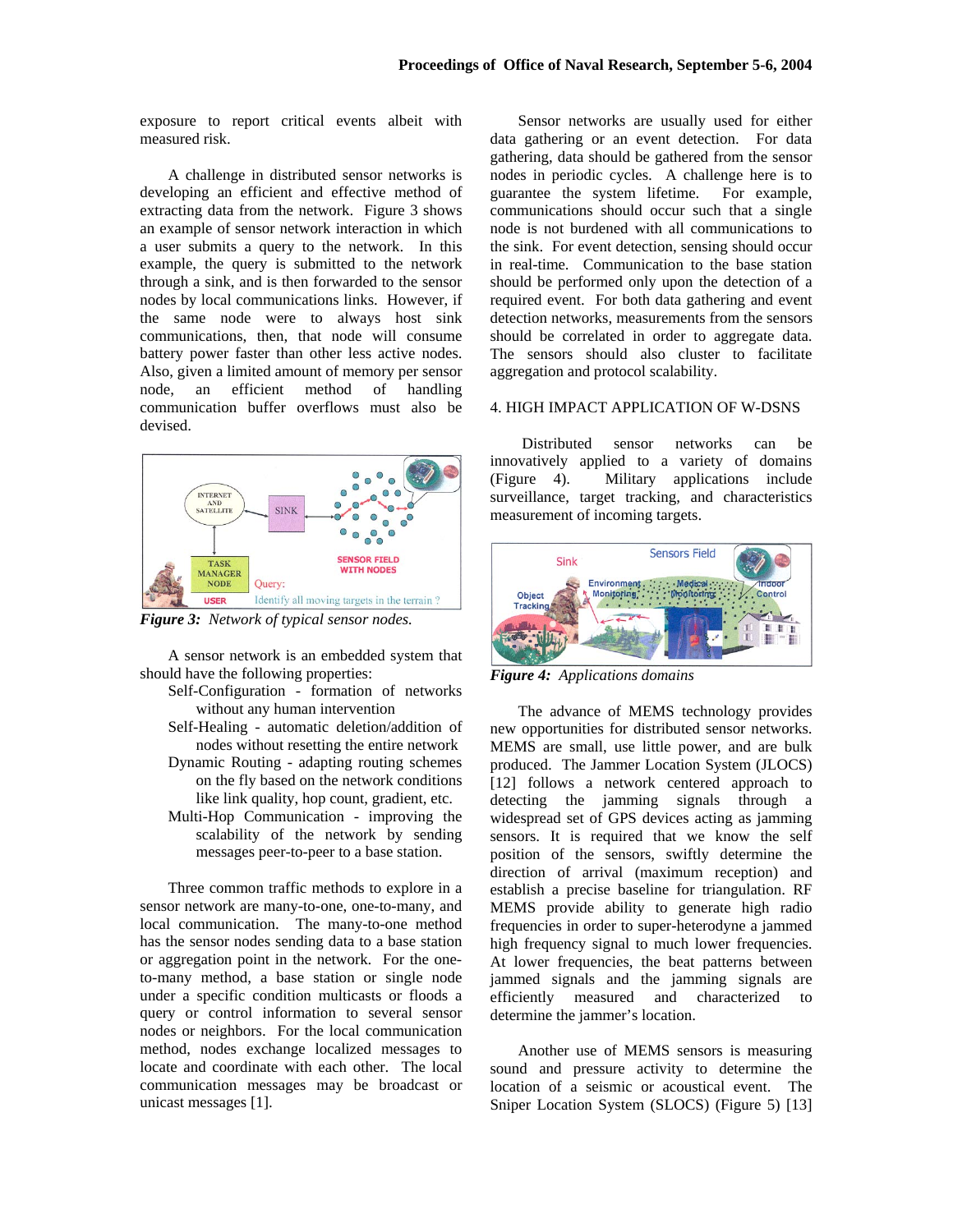uses sensor nodes with numerous MEMS sensors each to measuring its self location, time-of-arrival, and angle of arrival of shock waves. At least two sensors per soldier is essential to measure phase difference and hence angle of arrival. The sniper location and projectile path may be determined from these measurements.



*Figure 5: Adopted from IEEE Computer Aug 2004.* 

Interest is also growing in methods of employing stealthy and sacrificial nodes. This challenge addresses the conflicting interest of actively sensing while maintaining stealth (low observability). A sacrificial node may be chosen to emit the energy for active sensing, thus disclosing its location. However, the remaining sensor nodes maintain stealth as they collect the resulting measurements. One or more UAVs act as sacrificial nodes for networks to help acquire data from other stealth aircrafts. Atomic precision clock is necessary to coordinate the events. Current state of the art in modeling sensor nodes do not factor in the mobility and exposure (intentional risking of stealth). They do not focus on the time varying spatial configuration of the sensors, which may be manifesting as an elastic mesh, in a collective motion. Inclusion of such factors would be of vital value to problems focused by the micro UAV based SWARM sensing program, and the DARPA MANTIS program.

Another practical example we are studying deals with wide area video surveillance of busy places like airport corridors populated with steadily moving humans. Here the objective is to use inexpensive CMOS digital video cameras, with localized computing, and wireless communication capabilities. The wireless is chiefly needed for inexpensive and rapid deployment purpose only. The networked sensing is necessary to help construct high resolution images, and be able to

human gestures. These requirements can not be accomplished by traditional approaches, where only a few cameras are used to image the corridor from a few strategically selected locations. Such systems are inevitably forced use wide angle lenses, and large depth of field of imaging, resulting in a low pixel count of any observed object. A super resolution imaging would track the subject as he/she moves in the field of view, and inverse compensate the motion, and fuse the video into a high resolution image. In this case, from information theoretic point of view, the motion must be extracted from sources other than video. A large network of extremely simple motion sensor, and/or line of sight optical sensors prove to be effective. Initial results are encouraging [14]. Once again, the choice of implementing this by a wireless sensor network is primarily driven by the economic and logistics constraints rewiring a building to deploy the sensors.

Another exciting application deals with early detection of onset of insidious viruses. The DSN approach to this problem would require a set of geo-sparse internet nodes equipped to communicate amongst themselves through a channel other than the Internet. These nodes form a graph. Each node is able to monitor localized traffic over a periodic interval and compute a local activity vector for each period. All nodes do so in a synchronized fashion. At the end of each period, each nodes communicates with its neighbors its qualitative assessment of the health (activity), and the traffic (port-wise) measure. Then, a discrete relaxation technique would help compute the health of a specific node, based on the perceived health of its neighbors (last frame), and their pairwise dealings (packet statistics) over the last frame. This method is easy to implement. Analytical tools exist in Computer Vision and Artificial Intelligence to interpret relaxation based results.

For catastrophic events such as chemical or nuclear accidents/attacks, methods to rapidly deploy chemical and radiation sensor networks should also be developed. Sensor networks designed for these events should provide real-time monitoring information for response and rescue missions. Such systems could have been valuable for several incidents:

- Dec 3, 1984 gas leaked from a tank of Methyl Isocyanate in Bhopal, India, leaving 4000 dead and thousands of people permanently disabled.
- March 20, 1995 terrorist released sarin an organophosphate (OP) nerve gas in Tokyo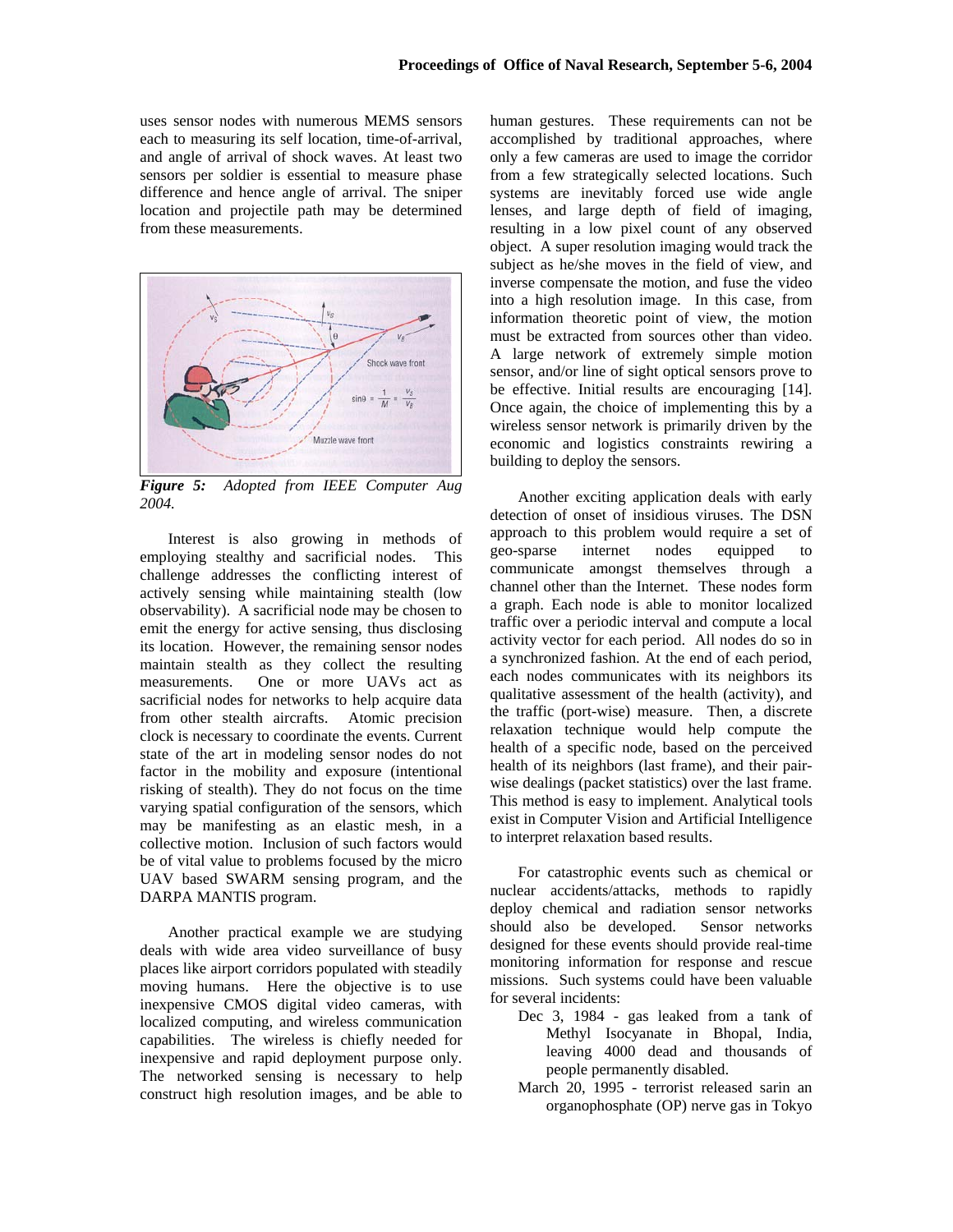subway system killing 11 and injuring 5500 people.

Feb 6, 2001 - A leak of titanium-tetrachloride at the Tamworth heat treatment factory of Staffordshire, UK, resulted in more than 50 injuries.

## 5. KEY CHALLENGES: COORDINATED COMMUNICATION ALGORITHMS

There is still a great deal of research and development work to be done in distributed sensor networks. Before resource-constrained sensor networks can be deployed at large scale for long durations in harsh environments, a number of fundamental technical problems need to be solved, such as:

- Self-Configuring Deployment and Coverage Efficient Medium Access
- Intelligent Self-Organizing Routing and **Ouerving**
- Information Management and Distributed Control
- Fault Tolerance and Robust Operation
- Information Security and Attack-Countermeasures

Addressing these technical problems requires to cutting across all layers, from physical and link to network and application-level. Their solutions require the application of state-of-the-art sophisticated theoretical techniques from many disciplines: coding theory, game theory, distributed control, complexity theory and approximation algorithms, Bayesian inference, network security.



*Figure 6: An example from of a deployment and coverage problem in a two-dimensional sensor field.* 

Recently, we have begun forging collaboration between LSU, faculty at Clemson (Brooks), and the University of Southern California (Krishnamachari) to tackle these challenges. At AFIT we are investigating MEMS enabled assured reference devices in JLOCS, SLOCS. Also, early warning virus onset-detectors using collaborative agents across the internet are also being investigated.

Some of our preliminary work is addressing the question of how heterogeneous sensors should be deployed to ensure coverage and connectivity goals are satisfied within cost constraints. Coding Theory techniques such as Identifying Codes are useful for addressing deployment and coverage problems such as is shown in Figure 6 [2].

Another area we are studying is the efficient access to the communication medium. To save energy, distributed algorithms (Figure 7) have been developed to coordinate sleep schedules of nodes to conserve energy while keeping communication delay within acceptable levels [3] [4].



*Figure 7: Sample graph of algorithm to coordinate node communications for efficient medium access.*

Also, we have proposed Game Theoretic routing models for reliable path-length and energyconstrained routing with data aggregation [5]. In this model each node (player) will tend to link to the healthiest possible node (the network partition will be delayed). Each node shares the path length cost, with path lengths tending to be as small as possible. Smaller path lengths prevent too many nodes from taking part in a route, reducing overall energy consumption. The Nash Equilibrium of this routing game defines the optimal, Length-Energy-Constraint (LEC) path [5].

Because interoperability between different nodes in a large scale sensor system is inherently difficult, we have developed and evaluated a number of controller design methodologies for hierarchically controlling the behavior of distributed sensor; including Petri Net, finite state automata (FSA), and vector addition control (VAC) [6]. Also, we have developed a Bayesian interface technique to differentiate between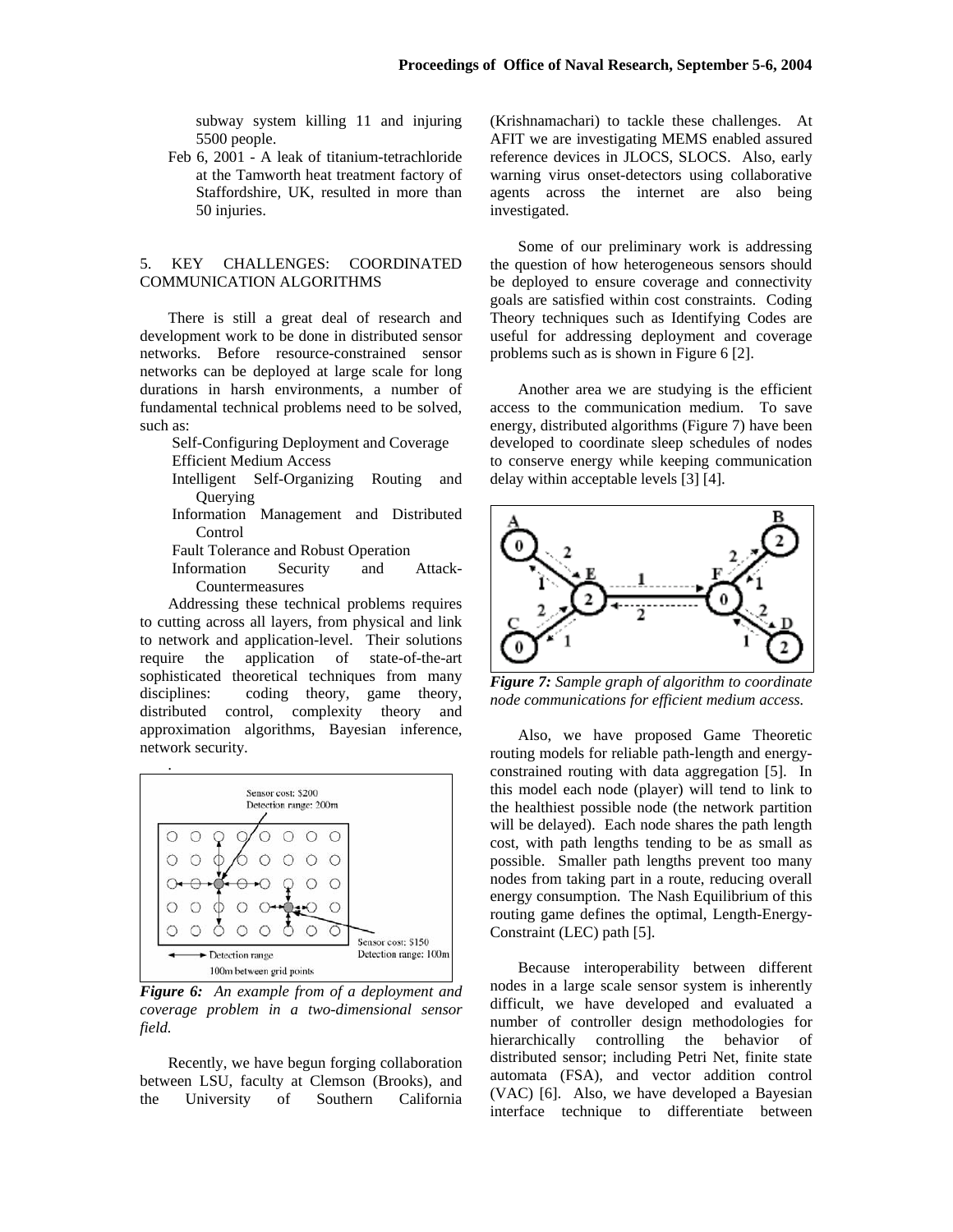measurement errors and significant environmental anomalies based on localized evidence [7]. This technique can correct more than 90% of errors if the fault rate is less than 10%.



*Figure 8: Normalized reduction in average number of errors for the optimal threshold decision scheme.* 

We have also worked on several routing techniques with in-network information fusion in order to aggregating information as much as possible (Figure 9) [8].

| Scheme                           | <b>Bits Used Savings</b> |          | <b>Response Quality</b>          |  |
|----------------------------------|--------------------------|----------|----------------------------------|--|
| No aggregation (NA)              | 221544                   | 0%       | Exact                            |  |
| Header Aggregation (HA)          | 117544                   | 46.9%    | Exact                            |  |
| HA with Compression (HAC)        | 100648                   | $54.6\%$ | Exact                            |  |
| Rectangular Aggregation (RA)     | 34984                    |          | 84.2 % Tight rect. approximation |  |
| Circular Aggregation (CA)        | 34984                    | 84.2%    | Tight circ, approximation        |  |
| Stepwise Rect. Aggregation (SRA) | 9240                     | 95.8%    | Tight rect. approximation        |  |

*Figure 9: Evaluation of several routing and aggregation schemes.* 

We are also addressing network security requirements given the severe resource constraints, as traditional cryptographic techniques have unacceptable overhead. One recent development of new distribution protocol providing an efficient tradeoff between security and performance resulted in a 2-phase technique that provable outperforms state-of-the-art randomized techniques at new key [9].

Our next challenge addresses interoperability with Internet and Actor networks. In an Actor Network, an external user, such as a commander, orders actors to perform actions such as changing the environment or attacking targets (Figure 10).



*Figure 10: Depiction of an interaction between a sensor network and an Actor network.* 

The issues for interoperability between these networks include development of standard interfaces, authentication and security, and coordination. Due to different protocols at the sensor, actor network, and Internet, it is necessary to provide common and extensible interfaces. Hostile forces make critical the need to provide decentralized authentication methods over Internet or shared wireless media. Furthermore, all autonomous sensor and actor networks should collaborate with each other without human coordination. These are the challenges that the new technology and new ways of thinking have brought in the area of distributed sensor networks.

## 6. CONCLUSION

Current trends in MEMS and NEMS sensors indicate increased availability of inexpensive and massively deployable sensors to help monitor hostile environments through wireless sensor networks. Steady progress in power aware CMOS circuits, increased access to CMOS-MEMS hybridization, operational advantages of RF-MEMS antennas all make wireless sensor network a common place infrastructure of the near future. Recent research has been focused on both communication and protocols required to operate these sensor networks. We have presented a number of promising applications currently being studied, along with specific communication algorithms developed to perform the power aware routing. Security is an important factor which has not been covered here since it is covered by a number of papers in literature.

#### 7. ACKNOWLEDGEMENT

The authors acknowledge the sources of Figure 2, Crossbow Inc, and that of Figure 5 the IEEE Computer magazine. Also, the research has been supported by various NSF and DARPA grants.